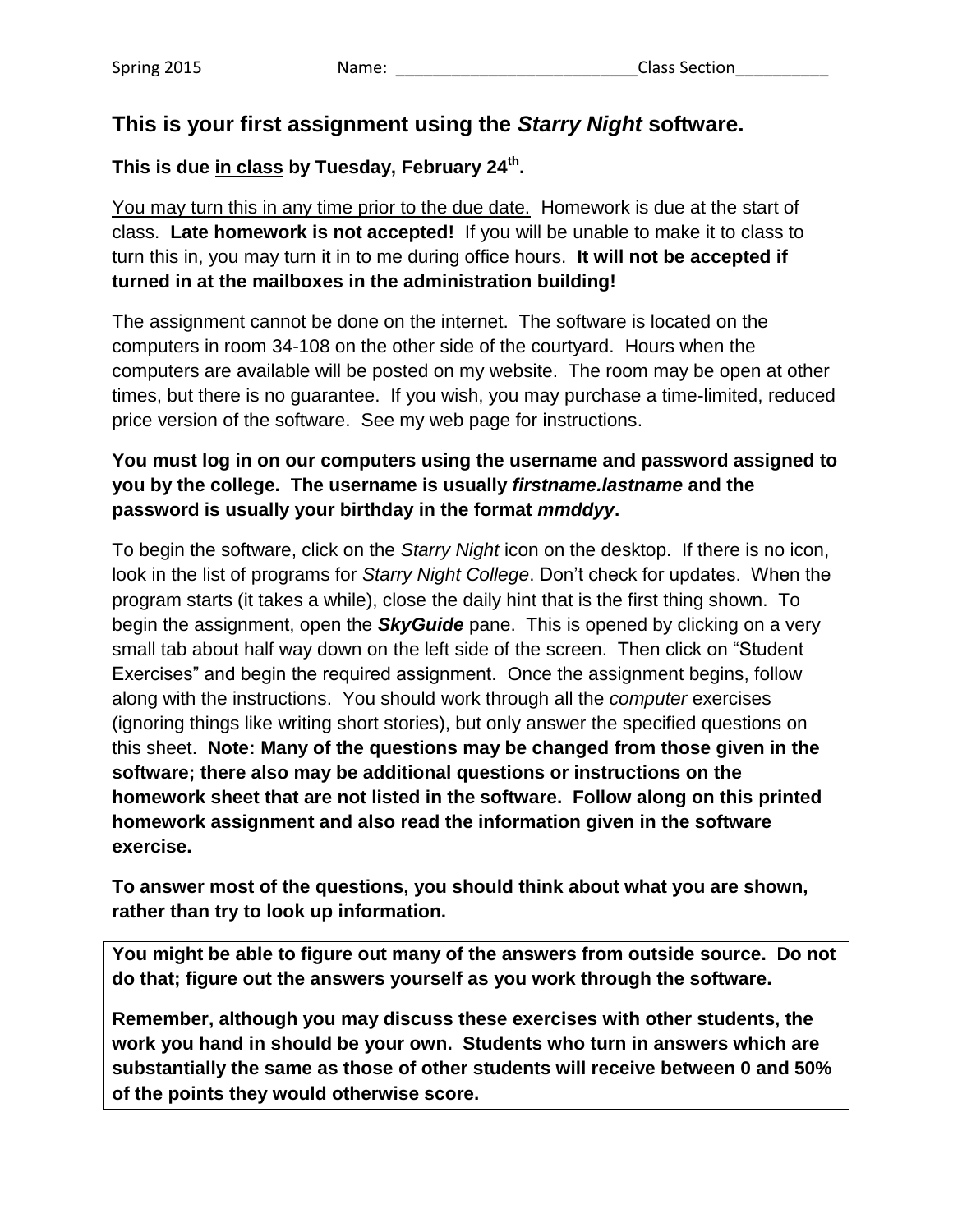# **There is a tutorial you may wish to do first, but it is not required.**

# **Lesson A5: The Celestial Sphere**

### Open the **SkyGuide** pane, and navigate to **Student Exercises > A – Earth, Moon, and Sun > A5: The Celestial Sphere**

and follow the instructions given. Record your answers to the questions in the spaces provided.

**Question 1a: Go to 1: The celestial equator.** Click where shown in the text area on the left side of the screen to view the celestial equator. Also, click anywhere in the main window and press "k" on your keyboard to toggle the constellations on/off.

Name two constellations on the celestial equator. Hint: if you wish to move the sky to view different portions, use the "hand" cursor by left-clicking and dragging the sky around. To change the cursor, click on the down arrow  $(\nabla)$  just to the right of the cursor control in the upper left portion of the screen and select "hand."

**Question 1b:** Name one constellation north of the celestial equator. Hint: unless you have flipped the Earth upside down, this will be above the celestial equator on the screen.

**Question 1c:** Name one constellation south of the celestial equator. Hint: unless you have flipped the Earth upside down, this will be below the celestial equator on the screen.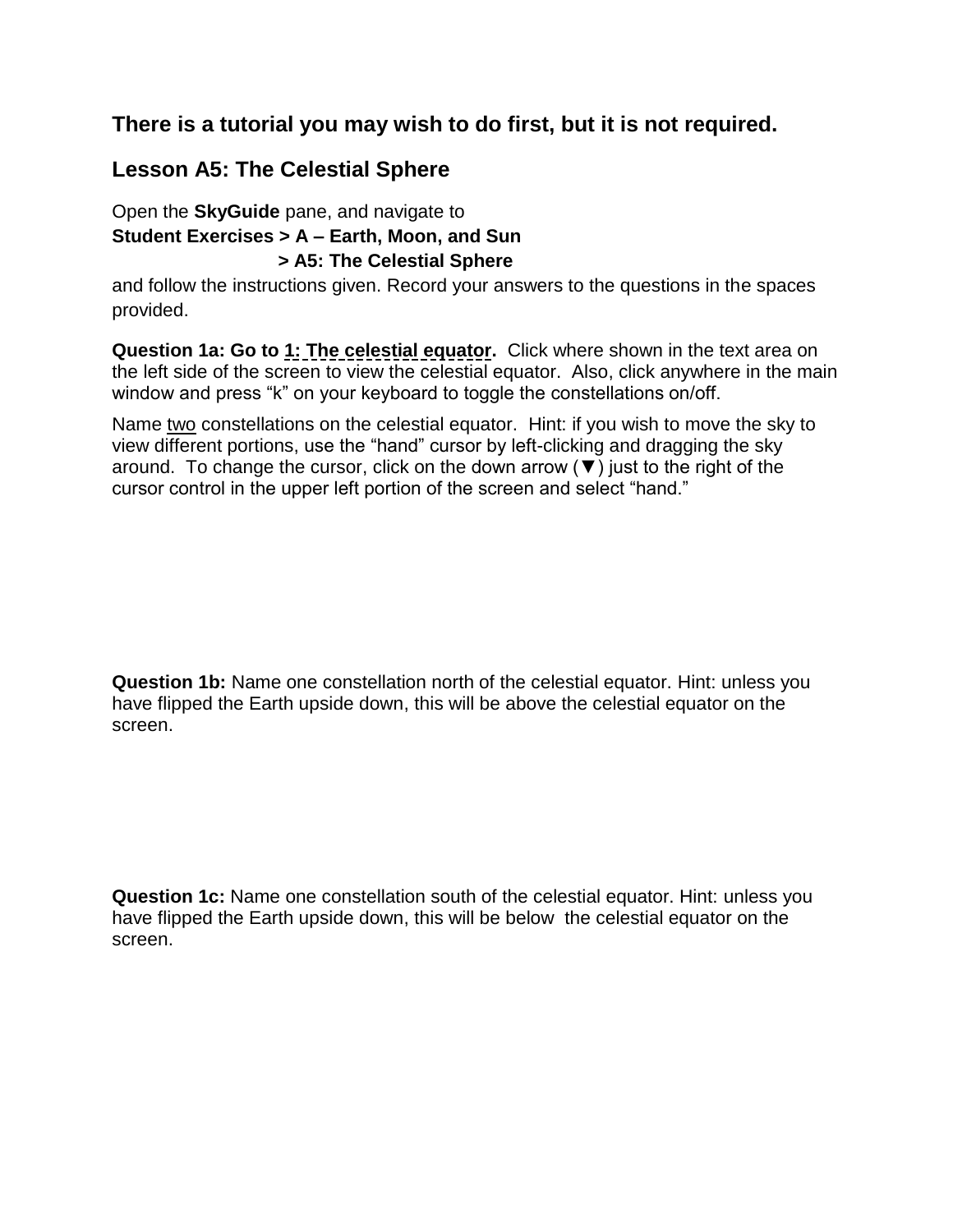**Question 2a: Go to 2: The celestial poles.** The relatively bright star near the north celestial pole is Polaris. What else is Polaris called (the answer is not "north celestial pole")? (Remember to click in the text area to make the pole indicators visible and then to find both celestial poles by dragging the sky with the hand tool.)

**Question 2b:** Is there a bright star near the south celestial pole that would serve as a "South Star"? Explain.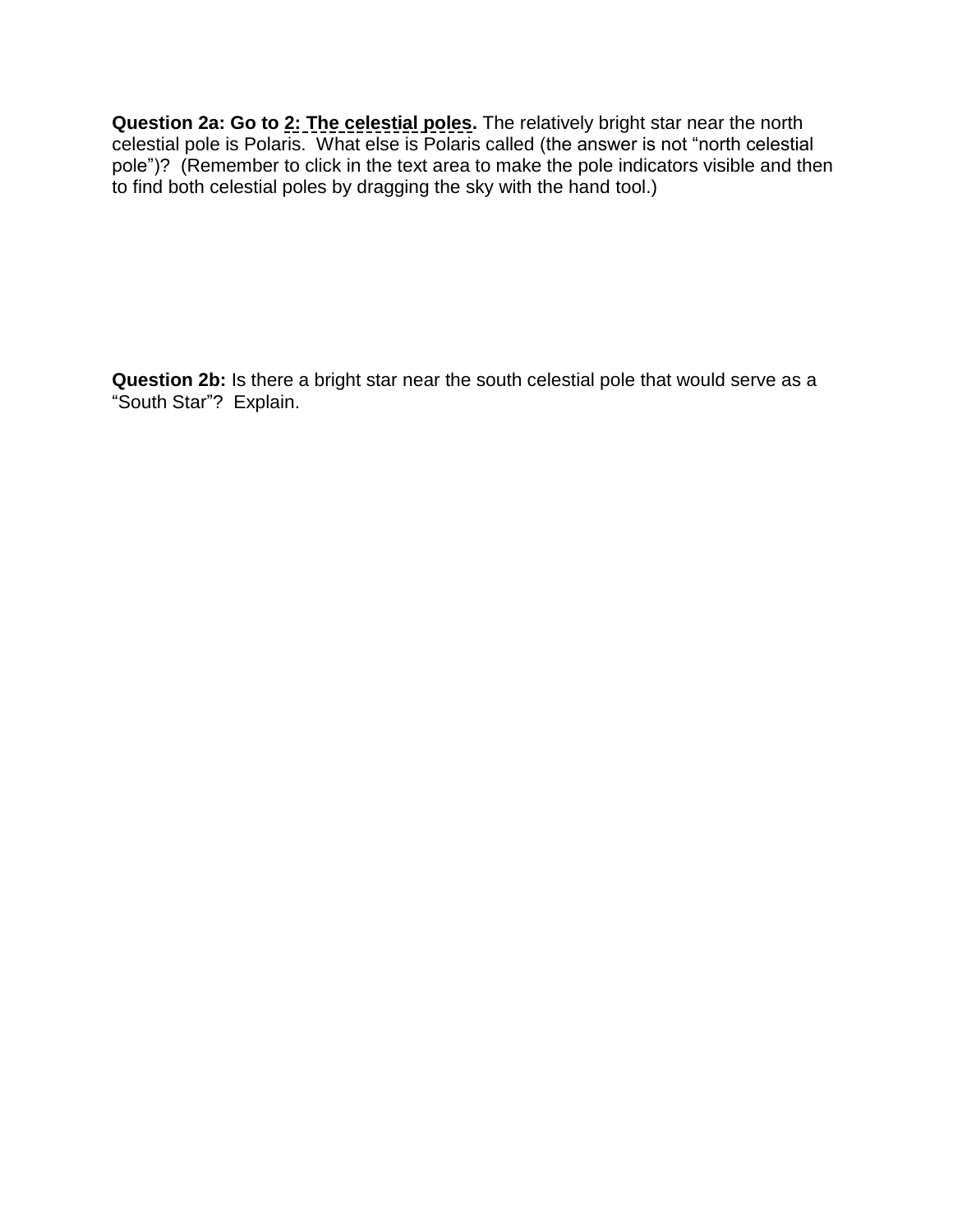**Question 3a: Go to 3: Finding the North Celestial Pole.** This takes you to Toronto, Canada. An observer looking toward Polaris is always facing in what direction?

**Question 3b:** In the view menu, set "Hide Daylight" to turn off daylight. Speed up the rate at which time flows so that you can see the stars move. To do this, click on the down arrow (▼) just to the right of "Time flow rate" (near the top center of the screen) and select 3000X. Use the nearby right arrow ( $\blacktriangleright$ ) to "run time forward" and the box ( $\blacksquare$ ) to pause. Watch the celestial sphere turn for 24 hours.

Describe the motions of (1) the north celestial pole, (2) Polaris, and (3) the other stars in the field.

**Question 3c:** Set your location to Anchorage Alaska. To change your location, click on the down arrow (▼) just to the right of "viewing location" (near the top center of the screen), click on "other" and select Anchorage from the list. What is different about the position of Polaris and the north celestial pole in the sky compared to Toronto?

**Question 3d:** Find the Big Dipper (from Anchorage). Hint: hit "k" to turn on the constellation names. The Big Dipper consists of the brightest stars in the constellation of Ursa Major. (1) What is its motion in the sky? (2) Does it ever set? To see, hit "run time forward" to advance time and use the "hand" cursor to see more sky "above" the pole on the screen.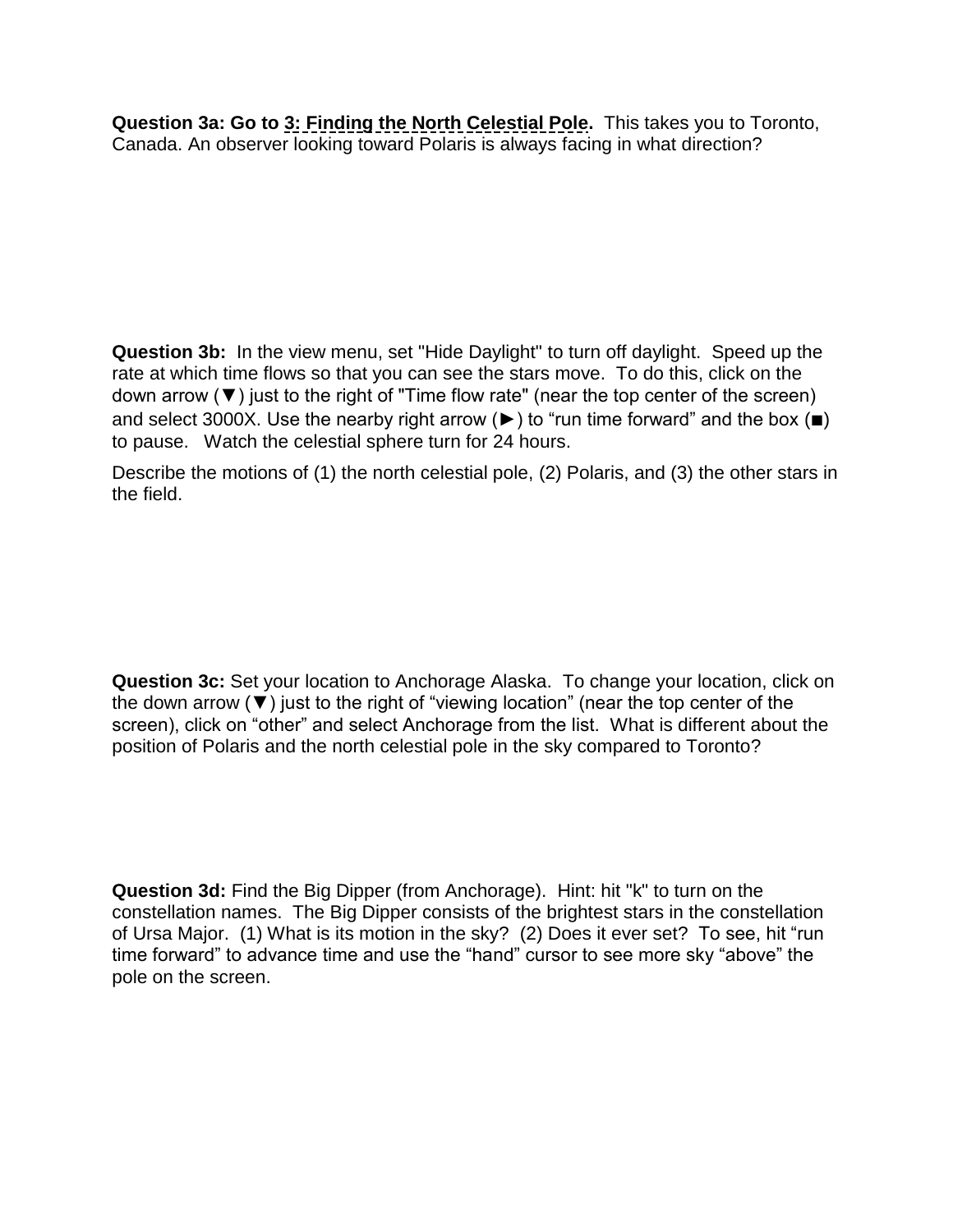**Question 4a: Go to 4: North celestial pole and an observer's latitude.** Set the cursor to the angular separation tool. To do this, click on the down arrow  $(\blacktriangledown)$  just to the right of the cursor control in the upper left portion of the screen and select "angular separation". In this screen, the sky appears as from New York City, with latitude of the approximately 41º.

Measure the angle of Polaris above the horizon. To measure the angle, click on Polaris and drag the cursor to the horizon (near the letter N); ignore the fake hills. Note, you can only get an approximate answer (actually, I get an answer that is a little bit wrong!). Also, do not read the angle from "gaze"; that is incorrect. You should record the "angular separation" not position angle or distance.

**Question 4b:** Click on the command in the text area to change your position to Key West FL, at approximate latitude of 25º. Measure the approximate angle of Polaris above the horizon?

**Question 4c:** Change your position to Anchorage, at a latitude of approximately 61º. Measure the approximate angle of Polaris above the horizon?

**Question 4d:** What is a general rule for how the angle above the horizon of the north celestial pole relates to the observer's geographical latitude on the surface of the Earth? (Remember, you can't measure these angles exactly).

**Question 4e:** Imagine you traveled to the Earth's north pole, at a latitude of +90<sup>o</sup>. How far above the horizon would the north celestial pole be? Where would you look to find the pole in the sky?